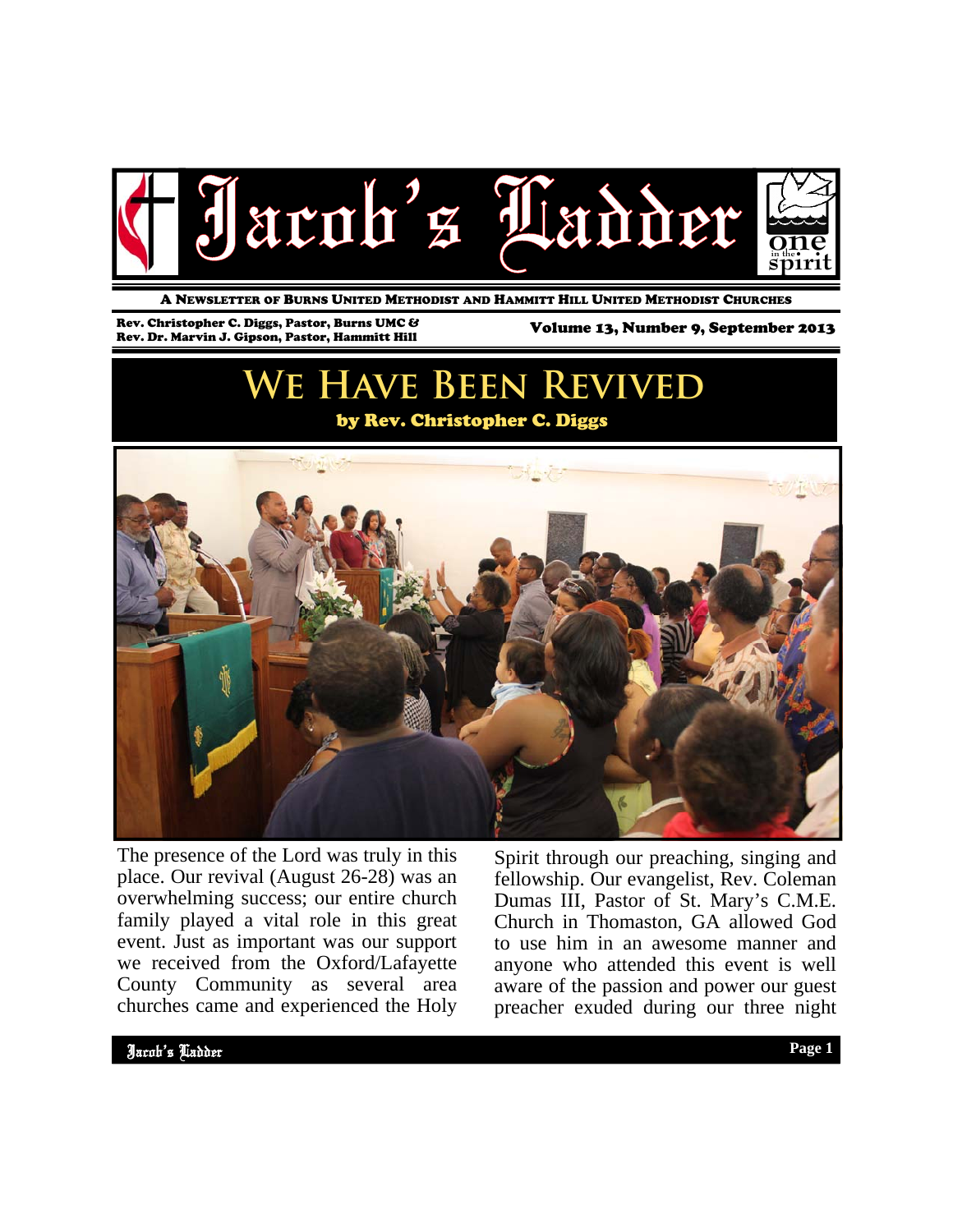revival. I was very impressed with each night of our revival. Burns United



Methodist Church was filled to capacity each night, on Tuesday there were people sitting in the hallway listening to our evangelist proclaim the awesome Power and Love of Jesus Christ. We should all feel revived and look forward to challenges ahead.

Our weekly attendance has been very consistent during the last month. Our children and youth ministries are picking up steam and people are working to return to a place of prominence in our community. However, much work still needs to be done.

My prayers are we will be rejuvenated and even more motivated in working as a community of believers to maximize the

gifts God has given us to further enhance God's Kingdom. We all need to support the efforts of our very own Barbara Wortham as she works to improve to quality of life for those seeking to obtain there GED. This is an outstanding ministry and the entire Burns Church Family should try to encourage and support Mrs. Wortham on this occasion.

We should now truly examine ourselves and ask God the question. "What can I do to be an asset to the church?" Although the revival was great, we must have a sense of urgency in supporting our church and our children, and continue to strengthen all ministries in our church.



and every one of you for the work you Finally, I want to personally thank each have done and the work we shall continue to do. To the planning committee for our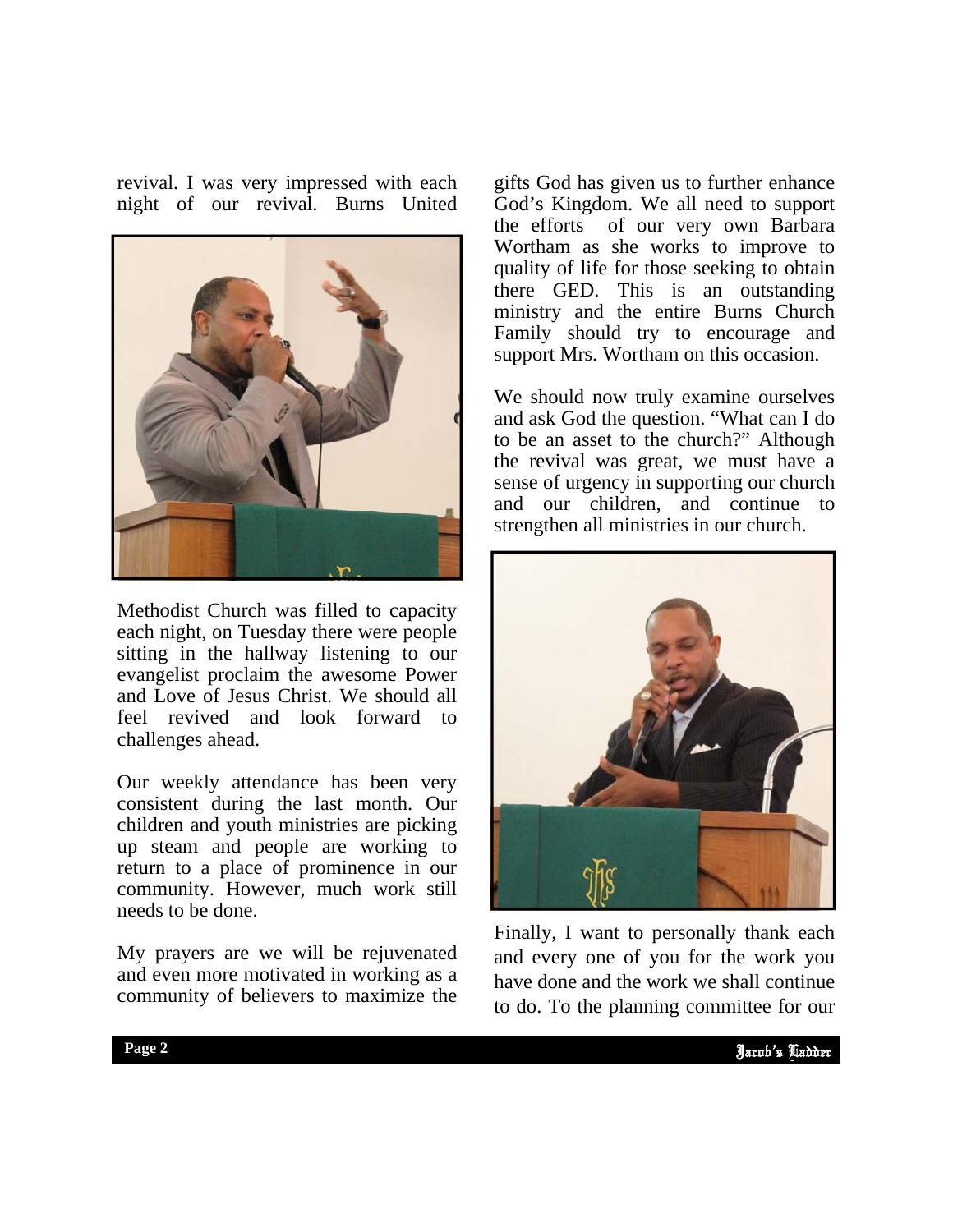revival, ushers, hospitality committee, etc., all of you did an outstanding job. King David was restored to the Lord after encountering many difficulties in his life; now I pray that each of you will find a special place in the heart of God.





**EDITOR'S NOTE:** The following are some of the sights from the Revival. More pictures and more information can be seen at our website: *www.BurnsUMC.org*. Photos by Clarence H. Franklin.